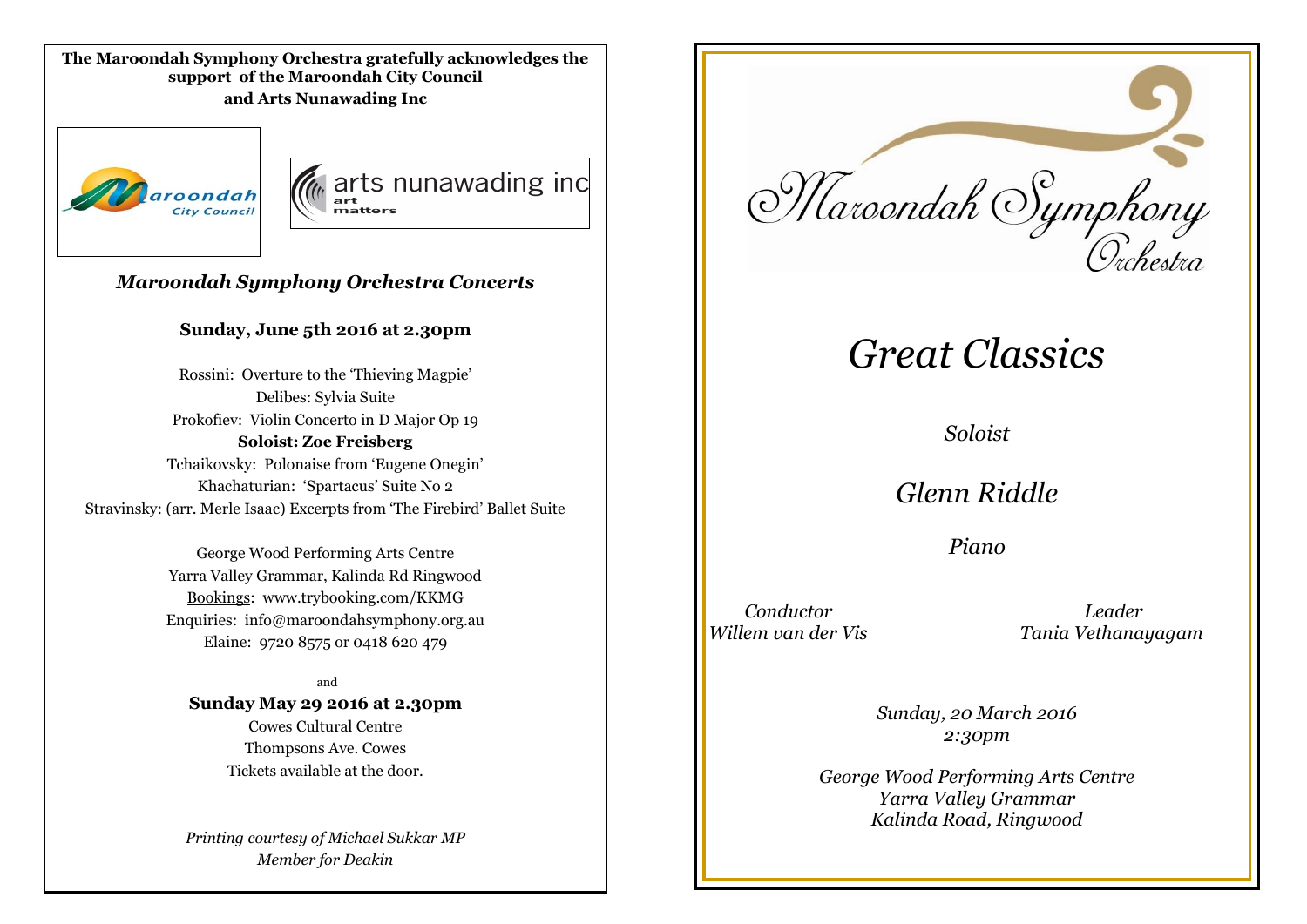

# GLENN RIDDLE

Melbourne-born pianist Glenn Riddle studied at the Royal College of Music, London and Vienna Universität für Musik and Darstellende Kunst before returning to Australia. A Lecturer in Keyboard at the Melbourne Conservatorium, and AMEB (Australian Music Examinations Board) Federal Examiner, Glenn has established a reputation as one of Australia's leading mentors of the next generation of young pianists-his students having won prizes in international piano competitions in the USA, France, Thailand, Vietnam, Malaysia and in Indonesia, as well as in all of Australia's major competitions. He has been invited to join international juries for piano competitions in the USA, Greece, Thailand and New Zealand. Glenn is a Research Associate at Waikato University, New Zealand. Glenn continues to perform extensively and has just released a CD of Australian music for Piano & Violin with his long-time collaborator, Marianne Rothschild (*The Sky is Melting,* Move Records). He has recorded over a dozen pedagogical CDs for Hal Leonard Publishing and the AMEB.

His most recent concerto performances were of Beethoven's Piano Concertos Nos 1 and 4 with the Surabaya Symphony Orchestra (Indonesia) and he is frequently heard on ABC FM and 3MBS FM as solo pianist, chamber musician or conductor especially in connection with the music of Percy Grainger. Glenn features on the internationally released DVD *Classical Destinations 111* (seen on SBS Television) performing numerous works of Grainger. For many years he also performed with Australia's leading contemporary ensemble *Chamber Made Opera.* We are thrilled to have Glenn as our soloist today.

# *Maroondah Symphony Orchestra Inc*

The Maroondah Symphony Orchestra was founded in 1964. It prides itself on providing local access to quality classical music. It presents four to six concerts each year featuring works from both the classical and lighter music repertoires. Concert performances are given at local venues and additional concerts can be arranged for charity and other organisations.

The Orchestra has a growing reputation. Much of this is due to the enthusiastic guidance and expertise of conductor, Willem van der Vis, and the quality of musicians the Orchestra attracts.

The Orchestra is based in Ringwood, although membership is not restricted to residents of the City of Maroondah and is open to musicians from senior secondary students through to mature age. Rehearsals are held each Tuesday at Maroondah Federation Estate, Greenwood Avenue, Ringwood from 8pm to 10:15pm.

For information about the Orchestra or membership enquiries:

www.maroondahsymphony.org.au Phone: Lyn 9849 0987 or Rob 0419 230 344 info@maroondahsymphony.org.au

# **www.maroondahsymphony.org.au**



7 Glenwood Ave. Glen Waverley

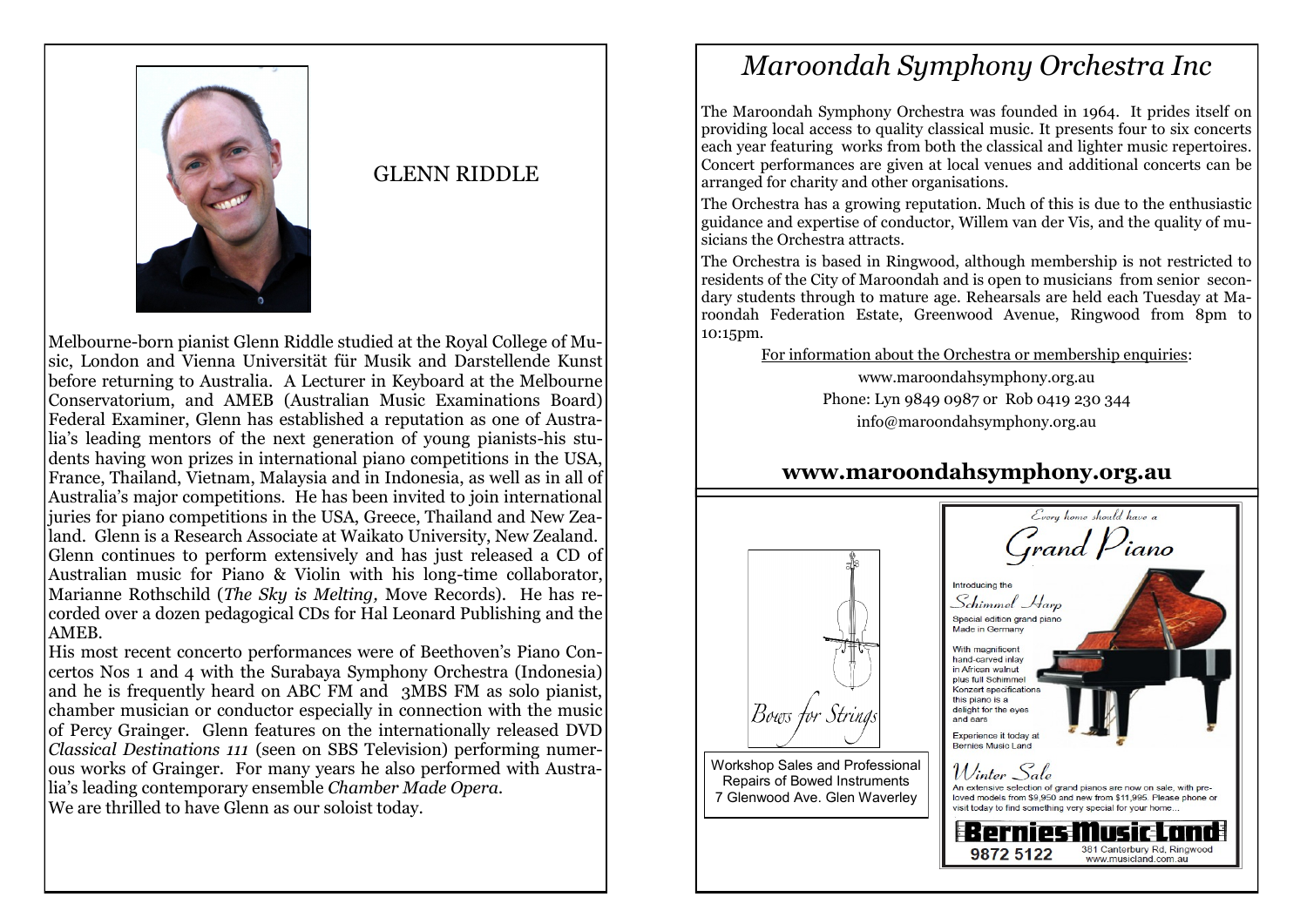

# **Musical Director**

Willem van der Vis

New Zealand born Willem van der Vis gained a B.Sc (Hons) in physics before he decided to focus on his real passion, which was music. Soon he was playing

principal cello with the Scolar Musica (New Zealand Symphony Training Orchestra) and the Dunedin Sinfonia. In 1979 he moved to Australia, where he became a member of the West Australian Symphony Orchestra for 7 years. In addition he has played with Orchestra Victoria and the New Zealand, Tasmanian and Melbourne Symphony Orchestras. As an orchestral cellist, he was always fascinated by how a conductor interacted with and communicated music to an orchestra and this led him to complete his B.Mus (conducting) at the WAAPA and the VCA (Robert Rosen). Conducting studies followed in Moscow, England and the Czech Republic. He enjoyed further studies with Professor John Hopkins in Melbourne.

Willem has conducted the Stonnington, Heidelberg, New Monash, Ballarat and Derwent (Hobart) Symphony Orchestras. In addition, he has conducted the Murray Conservatorium Chamber Orchestra and Choral Society (Albury, NSW), Two Murray River "Three Choirs" Festivals, Percy Grainger Youth Orchestra, Margaret Sutherland Strings as well as many stage shows.

Willem is now Musical Director of the Maroondah Symphony Orchestra and until recently was Assistant Conductor of the Heidelberg Symphony Orchestra. He regularly conducts the U3A Symphony Orchestra as well as the Kooyong Chamber Players. Every year he conducts at orchestral workshops and music camps around Australia. Willem is in demand as an adjudicator and holds workshops in orchestral conducting.

# *New Players*

We currently have vacancies for the following players: trombone, tuba, viola & bass Please contact Rob on 0419 230 344 or info@maroondahsymphony.org.au

# *Maroondah Symphony*

# **1st Violin**

Tania Vethanayagam **\*** Ilona von Mὅller Michela Scully Lauren Hancock Fiona Jenkins Helga Lindemann Kirsty de Gruchy Alicia Donelly Elwood Sze Shahriah Shams

#### **2nd Violin**

Rosie Burns **\*** John Nowakowski Ina Koetsier Gerry Tan Elaine Ogden Anne Lacey Vincent Fazio Hannah Dean Karina Pitt Robert Nitti Lauren Vos Ella O'Hagan Lillium Shum

# **Viola**

Gitta Green **\*** Joella Gould Paul Watson Rachel Magnusson Caitlin Lyons

#### **Cello**

Felicity Schijf \* Kendra Bousfield Michael Bonsall Elaine Neely Arthur Braun Keren Smith Judy Fox-Smith John Ferwerda Leah Walsh Amelia Boissevain

#### **Double Bass**

Michael Taylor **\*** Josh Vandenberg Hilton Vermaas

#### **Flute**

Melanie Smith **\*** Caroline Barron Fiona O'Callaghan

#### **Oboe**

Hilary Edwards **\*** Geoff Oakes

#### **Clarinet**

Belinda Bolger **\*** Robert Dorin Lyn McCutcheon

#### **Bassoon**

Robert Weiss \* Karen Martin

#### **French Horn**

David Keeffe **\*** Christabella Stinson Tony Hodges Jacquie Spring

#### **Trumpet**

Steve Burns **\*** Ruth Collins

#### **Timpani**

Nalini Scarfe

**\*** Section Leader